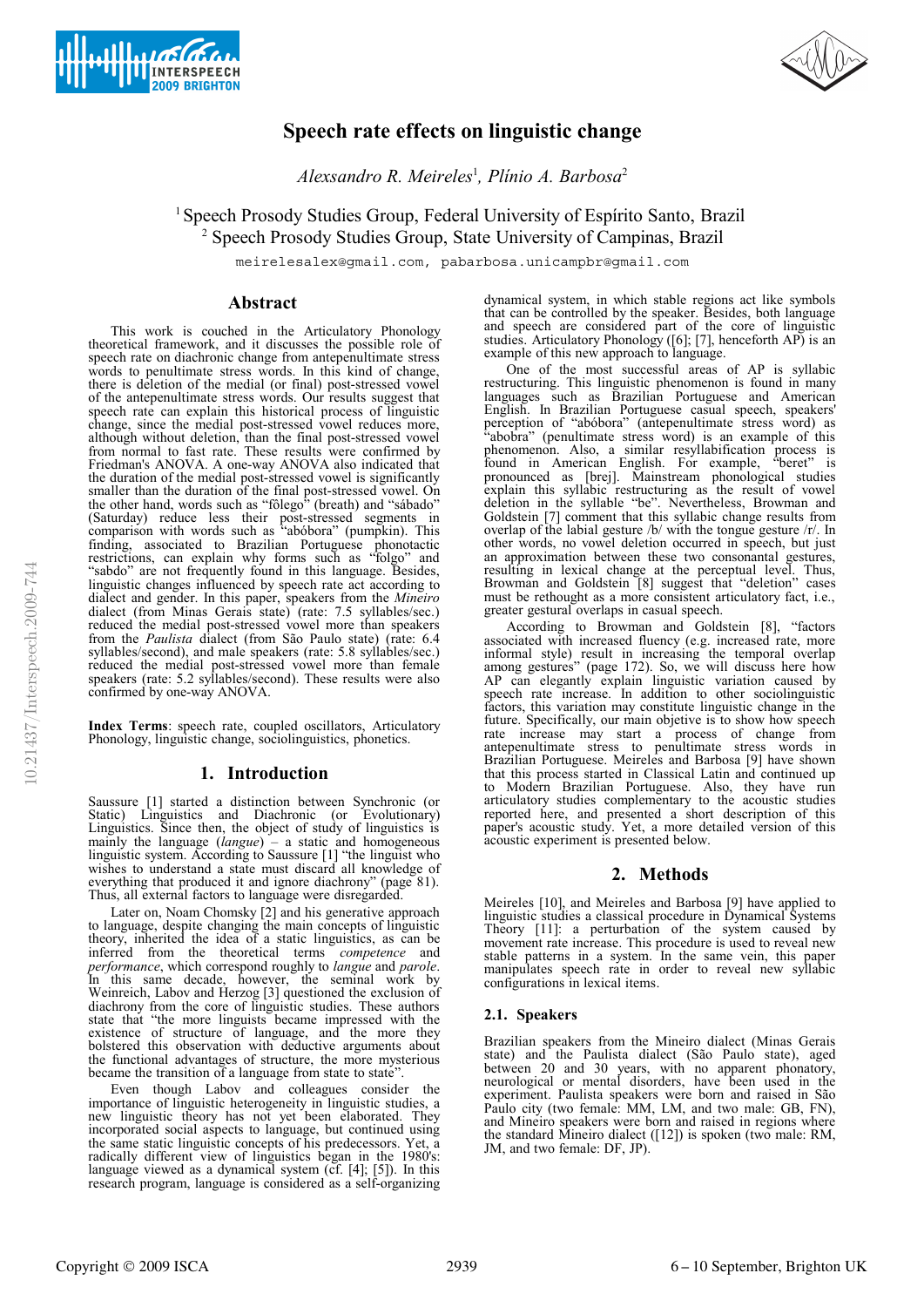## **2.2. Data**

A database of six words (abóbora, análise, cócega, fôlego, fósforo, and sábado) inserted in the carrier sentence: "Digo baixinho"  $((1)$  say  $\qquad$  quietly) was used. These sentences (repeated ten times, sampling rate: 22,050 Hz) were recorded at three distinct speech rates according to the following instructions and order: (1) normal: speak in a comfortable way; (2) slow: speak as slowly as you can preserving sentence intelligibility and without introducing pauses between words; (3) speak as fast as you can without introducing distortions in speech.

# **2.3. Objectives**

The main objetive of this corpus was to observe the effects of speech rate on words already in variation in Brazilian Portuguese (abóbora → abobra; análise → anális; cócega → cosca; fósforo  $\rightarrow$  fosfro) and words with no expected variation (fôlego, sábado). Also, word size was varied so as to be observed its effect on lexical reorganization. That is why we have used three-syllable (cócega, fôlego, fósforo, sábado) and four-syllable words (abóbora, análise).

## **2.4. Procedures**

Semi-automatic procedures were used to observe different lexical reorganizations with speech rate increase. Firstly, sentences were segmented from [i] in "d**i**go" up to the second [i] in "baix**i**nho". Secondly, a Praat script (SGDetector) [13] was run to segment vowels and consonants, as well as syllables. Then, another Praat script (Duration) was run to extract vowel and consonant durations, as well as sentence duration. Finally, sentence duration was divided by the number of phonetic syllables to be obtained the speech rate in syllables per second.

# **3. Results**

Previously, one-way ANOVAs have been run as a means of detecting distinct speech rates in the corpus. Results have shown a significant difference ( $\alpha$  = 0.05) among rates for all words, confirmed through a *post-hoc* Scheffé test. Then, phonetic transcriptions were made, all words and speakers included, in order to observe whether speech rate could exhibit an intergestural coarticulation rate, suggesting a change from antepenultimate to penultimate stress words. These transcriptions made possible a preliminary study of reduction degrees, which have been firstly verified through measurements of vowel duration in the words.

Nevertheless, phonetic transcriptions have shown no means of determining how a word would be pronounced by a certain dialect or gender. In other words, it was not possible to say, categorically, that a word was pronounced with penultimate lexical stress at a certain rate, and with antepenultimate lexical stress at others. This result comes from the fact that the reduction degree caused by speech rate increase depends on a numeric value, i.e., linguistic units per time unit (ex.: syllables/second). So, because it is being investigated how fast speech rates affect lexical reorganization, firstly, we have observed how fast rates affect inter-speaker, inter-dialect, and inter-gender word (and segment) durations.

## **3.1. Inter-speaker durational differences**

A one-way ANOVA with speech rate as a function of speaker has shown inter-speaker differences (F  $(7,40) = 27.3$ , p < 10<sup>-5</sup>). The fastest speakers are (speech rate mean and standard deviation in syllables per second, see figure 1): 1) JM (8.4; 0.6); 2) JP (8.1; 0.5); 3) RM (7.5; 0.8); 4) GB (7.3; 0.5); 5) FN (6.5; 0.4); 6) DF (6.2; 0.2); 7) MM (5.9; 0.3), and 8) LM (5.9; 0.2). Yet, a *post-hoc* Scheffé has shown not all speakers are statistically different among speakers, dividing fast speakers, then, in three classes: a) the fastest ones: JM (MG), JP (MG), RM (MG), and GB (SP); b) one intermediate one: FN (SP); and c) the slowest ones: DF (MG), MM (SP), and LM (SP). Thus, it is expected that these faster speakers would change more frequently

antepenultimate stress words into penultimate stress ones. In fact, this hypothesis was corroborated later on, since JM and JP produced more penultimate stress words at fast rates than the other speakers. Nevertheless, GB, the fourth faster speaker, didn't vary lexical forms with speech rate increase, suggesting there must be different strategies to speak at faster speech rates according to dialectal and gender differences.

#### **3.2. Inter-dialect durational differences**

A one-way ANOVA with speech rate as a function of dialect has shown differences between Mineiro and Paulista dialects at the fast rate  $(F(1,70) = 25.3, p < 10^{-5})$ , but not at the other rates. Mean and standard deviations in syllables per second were: a) MG: 7.5 (1.0); b) SP: 6.4 (0.7). Nevertheless, the Mineiro dialect, perceptually, sounds faster than the Paulista dialect due to a greater degree of reduced lexical forms. On the other side, Paulista speakers almost didn't vary lexical forms with speech rate increase.



Figure 1: *Speaker's speech rate at fast rate. The vertical axis is syllables/second. The horizontal axis is speaker. Whiskers represent mean (circle) and standard deviation (vertical lines).* 

These results show that dialects may use different articulatory strategies in order to vary speech rate. For example, RM (MG) was the slowest speaker at the slow rate (2.9 syllables/second), the second one at the normal rate (4.9 syllables/second), but one of the fastest at the fast rate (7.4 syllables/second). This is one of the reasons why we have used the fast rate to evaluate which dialect tends to produce numerically higher speech rates. After all, the instruction for this rate was "speak as fast as you can without introducing distortions in speech".

#### **3.3. Inter-gender durational differences**

A one-way ANOVA with speech rate as a function of gender has shown that male speakers are faster than female ones  $(F(1, 142) = 6.8, p < 0.01,$  all rates considered), result already found in American English by Byrd [14]. Mean and standard deviations in syllables per second were: a) men: 5.8 (1.4); b) women: 5.2 (1.3).

The data in section 3.1 corroborates this result since three men (out of four) were the fastest speakers. The only exception is JM (MG), who was the fastest speaker in the corpus. Again, it is important to consider that, besides linguistic changes influenced by fast rates, gender, and dialect, individual factors may be acting in the process of linguistic variation/change (cf. [15]).

## **3.4. Durational differences among words**

A one-way ANOVA with word size as a function of speech rate showed no statistical difference among rates. Thus, hypothetically, all words should be subject to the same speech rate influence on lexical reorganization.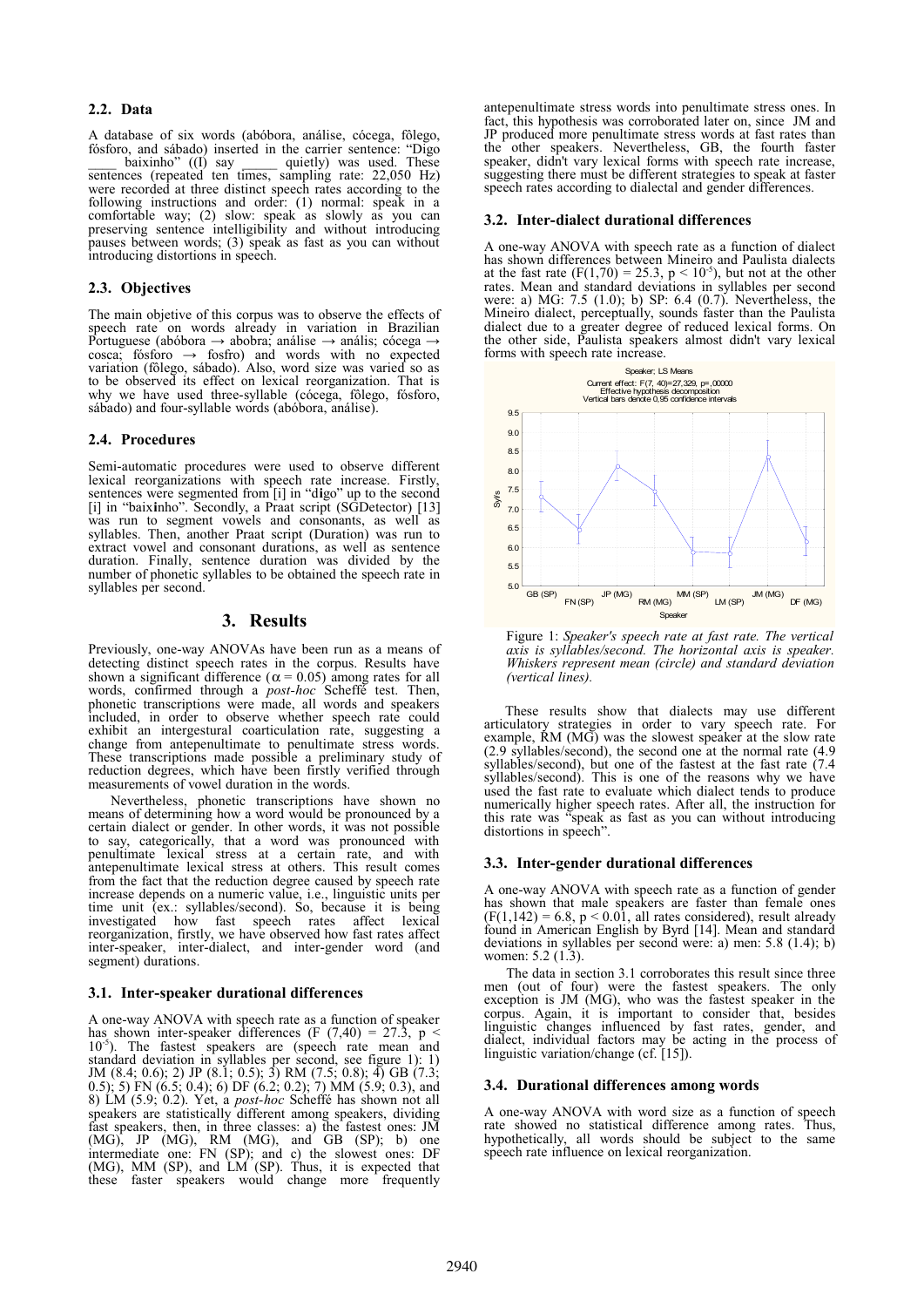#### **3.5. Dynamical evidence of lexical reorganization**

We have studied whether the medial post-stressed vowel reduces more than the final post-stressed vowel, for all words in the corpus, which could explain why in this historical lexical process there is, most of the time, a perception of ''loss" of the medial post-stressed vowel. Nevertheless, a one-way ANOVA did not reveal any differences between the duration of the medial post-stressed (henceforth MPS) and final post-stressed (henceforth FPS) vowels, all words, speakers and rates considered. Thus, no general pattern of reduction was found. However, separate ANOVAs per class of word revealed two different patterns of reduction (see figure 2): (1) MPS vowel reduces more than FPS vowel in "abóbora", "cócega", and "fósforo"  $(F(2,1106) = 516.92, p$  $\leq 10^{-4}$ ); (2) FPS vowel reduces more than MPS vowel in "análise", "fôlego", and "sábado"  $(F(2,1055) = 672,69, p$  $\leq 10^{-4}$ ). Interestingly, these results could explain why ''abóbora, cócega, fósforo" covary with the syncopated forms ''abobra, cosca, fosfro", and why ''análise" covary with ''anális/análiz" in Brazilian Portuguese.



Figure 2: *Vowel duration in three stress positions (horizontal axis): stressed (S), medial post-stressed (MPS), and final post-stressed (FPS). The vertical axis is vowel duration. Whiskers represent mean (circle) and standard deviation (vertical lines).* 

Yet, these results show until now no dynamical evidence of lexical reorganization from antepenultimate stress to penultimate stress words. In order to do so, a Friedman nonparametric ANOVA was run taking as dependent variable the duration decreasing rate of vowels in different stress conditions as a function of rate, all speakers and words considered. Duration decreasing rate measures how each vowel in different stress conditions percentually decreases from normal (N) to fast (F) rates, through the following equation:  $(N - F)/N.100\%$ , as seen in table 1 below.

Results have shown a significant difference between MPS vowel and FPS vowel ( $p \le 0.014$ , effective  $\alpha = 0.017$ ), as shown by the percentual decreasing mean of the vowels in table 1. These results also show a differentiation in the reduction degrees of the MPS vowel, since ''fôlego, sábado" were the words which less reduced their MPS vowels, all speakers considered. α

These results suggest that MPS vowel tends to reduce, dynamically, more than FPS vowel from normal to fast rate. Also, it corroborates our previous analysis, revealing two statistically distinct groups according to: (1) reduction of the MPS vowel: abóbora, cócega, and fósforo; (2) reduction of the FPS vowel: análise, fôlego, and sábado. Moreover, it has also been shown how dynamical aspects influenced by speech rate increase could be related to the lexical process of variation from antepenultimate stress words into penultimate ones. In other words, the decrease of gestural magnitude in the MPS (or FPS) vowels caused by speech rate may result in the interpretation of antepenultimate stress words as

penultimate stress words in Brazilian Portuguese, and constitute linguistic change in the future.

Table 1. A*verage of percentual values of duration decreasing rate for DF (MG), obtained from the equation:*  $(N - F)/N.100\%$ , in which  $F =$  vowel *duration at fast rate, and N = vowel duration at normal rate.* 

| Word    | MPS            | <b>FPS</b>     |
|---------|----------------|----------------|
| abóbora | 54             | 22             |
| análise | 48             | 38             |
| cócega  | 39             | 13             |
| fôlego  | $\overline{c}$ | 7              |
| fósforo | 5              | $\mathfrak{D}$ |
| sábado  | 10             | q              |

## **4. Discussion**

This paper shows that it is not possible to say, categorically, as Hooper [16] and Abaurre-Gnerre [17] reported, that each speech rate take some specific lexical forms as input. Some speakers produced reduced lexical forms (interpreted as penultimate stress words) in either the slow or fast rate, and some speakers didn't change their lexical production at all. These results are in agreement with Farnetani [18], who says "the system response to high rate commands does not automatically result in reduced movements (Kuehn and Moll, 1976; Gay, 1978), and that reduction can occur also at slow rates (cf. Nord, 1986)" (p. 379).

Our results have also shown the difficulty of explaining linguistic-phonetic phenomena based on discrete and atemporal segments. That's why we looked for another research program that could be able to explain in an elegant way the linguistic phenomena we were dealing with – the Dynamical Systems Theory. In addition, we believe this research program is more suitable to the analysis of sociolinguistics data than mainstream linguistics. In dynamical systems, variation is inherent to research and, applied to linguistics, phonetic and phonological data are both considered essential to explain linguistic data.

Moreover, we have seen here evidence of the influence of neogrammatical factors in linguistic variation, since reduced lexical forms were caused by gradual increase of speech rate. Thus, it is possible that linguistic change could have as actuation principle coarticulatory phenomena caused by speech rate increase, which may occur with no exception, and also be gradual and non-abrupt. According to Chen and Wang [19], "as for the actuation aspects of sound change, we have reason to believe that is mainly the concrete, phonetic properties of speech sounds that trigger or allow changes to take place in the sound system, and determine their subsequent development" (page 278).

A similar view is shown by Philips [20] who, in spite of showing influence of other factors in linguistic change, cites phonetic factors in linguistic change. According to her, "changes affecting the most frequent words first are motivated by physiological factors, acting on surface phonetic forms; changes affecting the least frequent words first are motivated by other, non-physiological factors, acting on underlying forms".

Finally, this paper corroborates this neogrammarian approach to linguistic change, since it shows phonetically gradual sound variation, which may result in lexical change. It was also found evidence of these gradual phenomena in Brazilian Portuguese [21], what is contrary evidence to the observation that sound insertions and deletions, and metathesis can not be gradual, and must be understood as discrete phenomena [22].

## **5. Conclusions**

This paper presents evidence that variation from antepenultimate stress words to penultimate stress words is influenced by phonetic factors as speech rate increase. Also, higher probability of occurrence of penultimate stress words is expected at fast rates. Our main results are: i) speakers